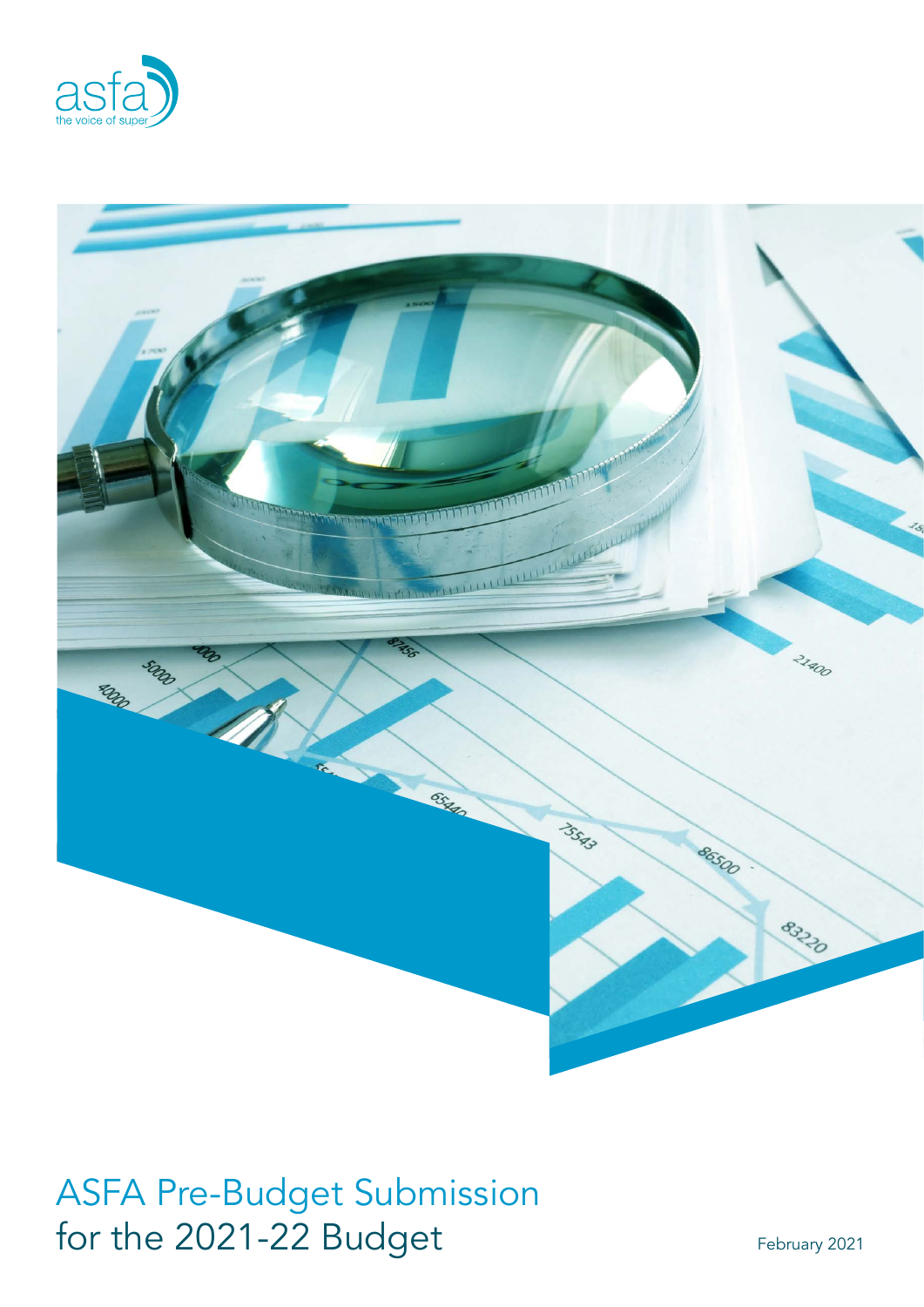

ASFA is a non-profit, non-political national organisation whose mission is to continuously improve the superannuation system, so all Australians can enjoy a comfortable and dignified retirement. We focus on the issues that affect the entire Australian superannuation system and its \$2.9 trillion in retirement savings. Our membership is across all parts of the industry, including corporate, public sector, industry and retail superannuation funds, and associated service providers, representing over 90 per cent of the 16 million Australians with superannuation.

**The Association of Superannuation Funds of Australia Limited (ASFA)** PO Box 1485, Sydney NSW 2001 T +61 2 9264 9300 or 1800 812 798 (outside Sydney)

ABN 29 002 786 290

ACN 002 786 290

This material is copyright. Apart from any fair dealing for the purpose of private study, research, criticism or review as permitted under the Copyright Act, no part of this publication may be reproduced, stored in a retrieval system, or transmitted in any form or by any means, electronic, mechanical, photocopying, recording or otherwise without prior written permission.

Enquiries are to be made to The Association of Superannuation Funds of Australia Limited.

[www.superannuation.asn.au](https://www.superannuation.asn.au/)

© ASFA 2021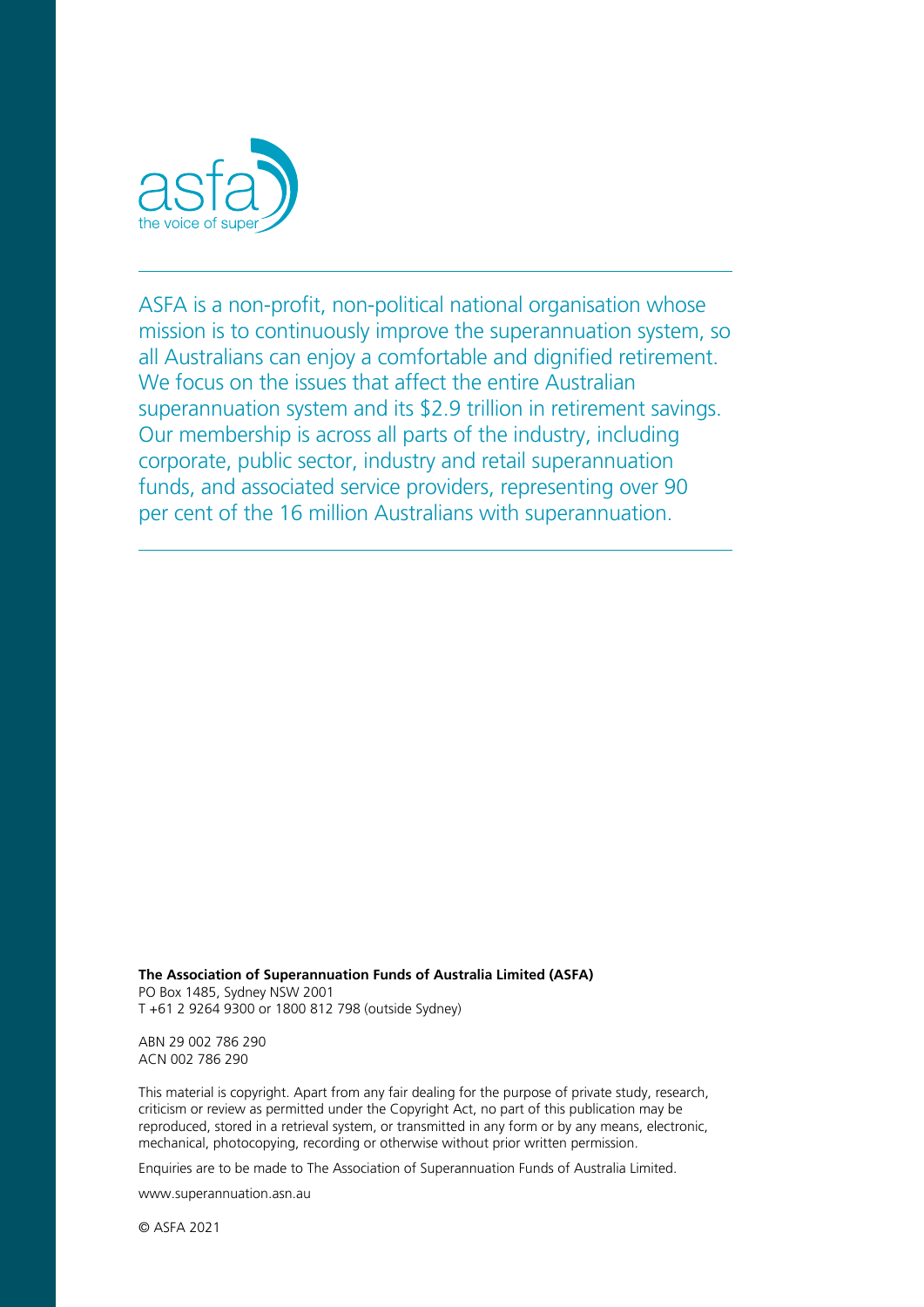# **Overview**

The Association of Superannuation Funds of Australia (ASFA) Pre-Budget Submission focuses on the findings of the Retirement Income Review, which found Australia's retirement income system is effective, sound and its costs are broadly sustainable leaving it well-placed to deal with economic volatility and the challenge of an ageing society.

The Retirement Income Review (RIR) confirms that Australia's superannuation system is on track to deliver on its promise to allow Australians to face retirement with confidence. The RIR highlighted the role superannuation has played in keeping the burden of the Age Pension below 2.5 per cent of GDP (half the cost borne by our nearest OECD counterparts), allowing the Age Pension to be kept for those that need it most.

While ASFA agrees with a number of conclusions made by the RIR, we strongly disagree with the Review's views on the importance of increasing the Superannuation Guarantee (SG) to 12 per cent.

ASFA research has found that 75 per cent of Australians support the legislated phased increase to a 12 per cent SG. The initial increase to 10 per cent is a cost to business of less than one dollar a day for the average worker.

For many Australians the increase to 12 per cent SG is essential to offset the financial loss from super withdrawn under the COVID-19 early release scheme, which has impacted on younger and lower income Australians in particular. ASFA considers the legislated change in SG needs to go ahead as scheduled on 1 July 2021 with full implementation by 1 July 2025.

The RIR made a number of observations about the fairness of current tax concessions for superannuation and the amount of support provided to higher-income earners. The impact of earnings tax concessions means higher income earners receive more lifetime Government support in dollar terms than lower and middle income earners. Superannuation tax concessions in the retirement phase also represent a much higher proportion of lifetime tax concessions for higher income earners than middle income earners, particularly when large account balances are involved. However, the RIR also noted that the Age Pension has a significant role in reducing inequality in retirement incomes.

While the superannuation system is well-designed and working for the majority of Australians, ASFA acknowledges that there is merit in addressing a number of the concerns highlighted in the RIR about fairness in the system in regard to individuals with high incomes and/or relatively high account balances.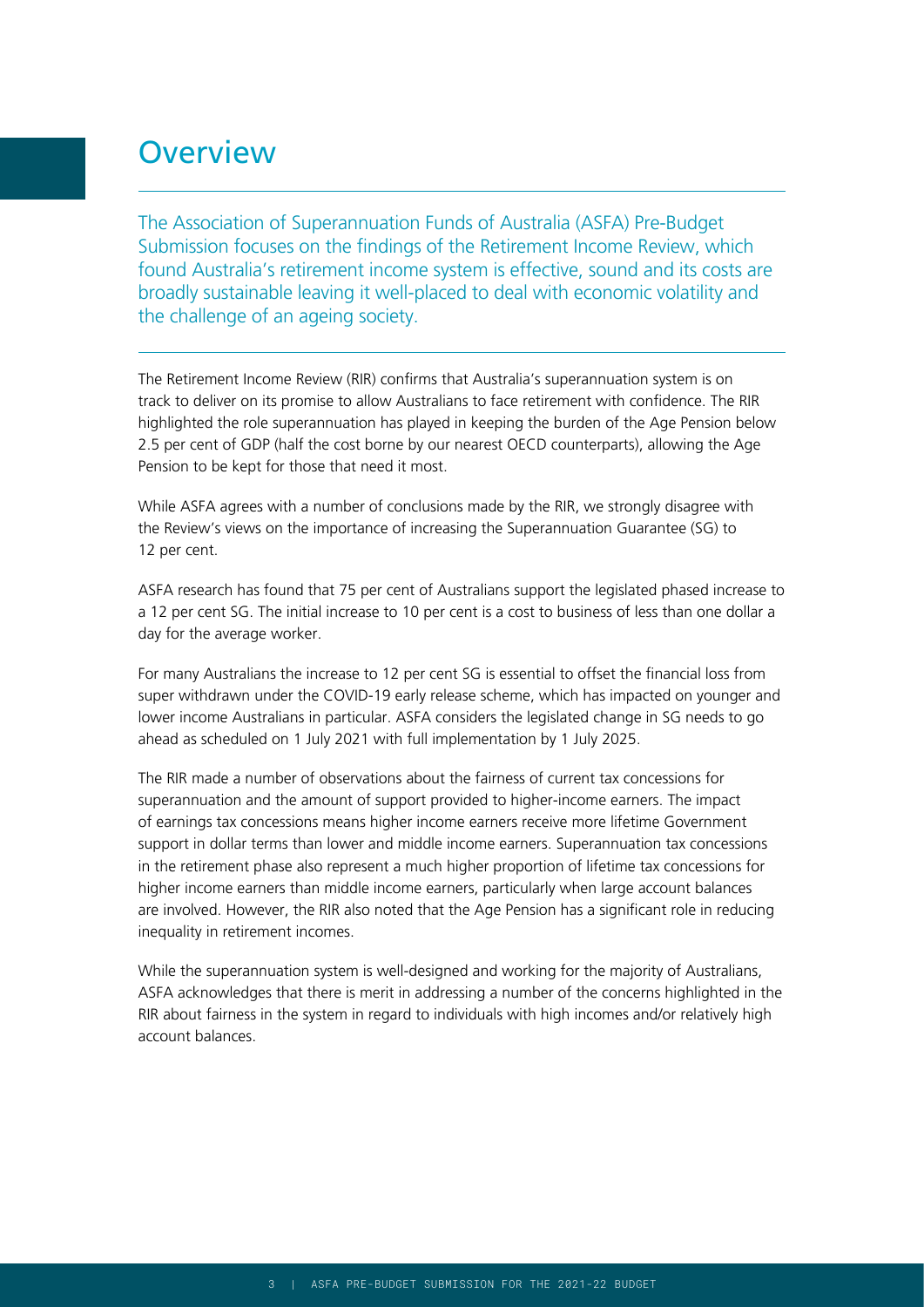In addition, it is crucial to ensure that superannuation is delivering for low to middle income earners. In that context, recent changes to tax rates have created an unintended distortion where low-income earners between \$37,000 and \$45,000 pay a similar tax rate on superannuation contributions to the marginal tax they pay on wages. ASFA considers that it is important that such persons are not penalised for contributing to their retirement. ASFA accordingly recommends that the low-income superannuation tax offset should apply to individuals with taxable income of up to \$45,000.

However, ASFA acknowledges that there is a fiscal impact from this crucial change and changes to equity in the system should not go only one way. There are equity grounds, identified by the RIR, for adjusting settings applicable to those with higher incomes and/or high account balances. In this regard, ASFA considers that equity across the system can be improved through a modest reduction in the Division 293 threshold from \$250,000, removing indexation of the transfer balance cap and removing balances above \$5 million from the concessionally taxed superannuation system.

Superannuation is about ensuring people are comfortable in retirement, it is not about facilitating excessive wealth transfers.

ASFA supports action to ensure a viable post-retirement framework that addresses longevity risks, is affordable and is used by those who need it. ASFA also considers that coverage for compulsory superannuation should be expanded to include gig economy workers and that in addition superannuation should be paid at the same time as wages given it is a worker entitlement and the presence of single touch payroll.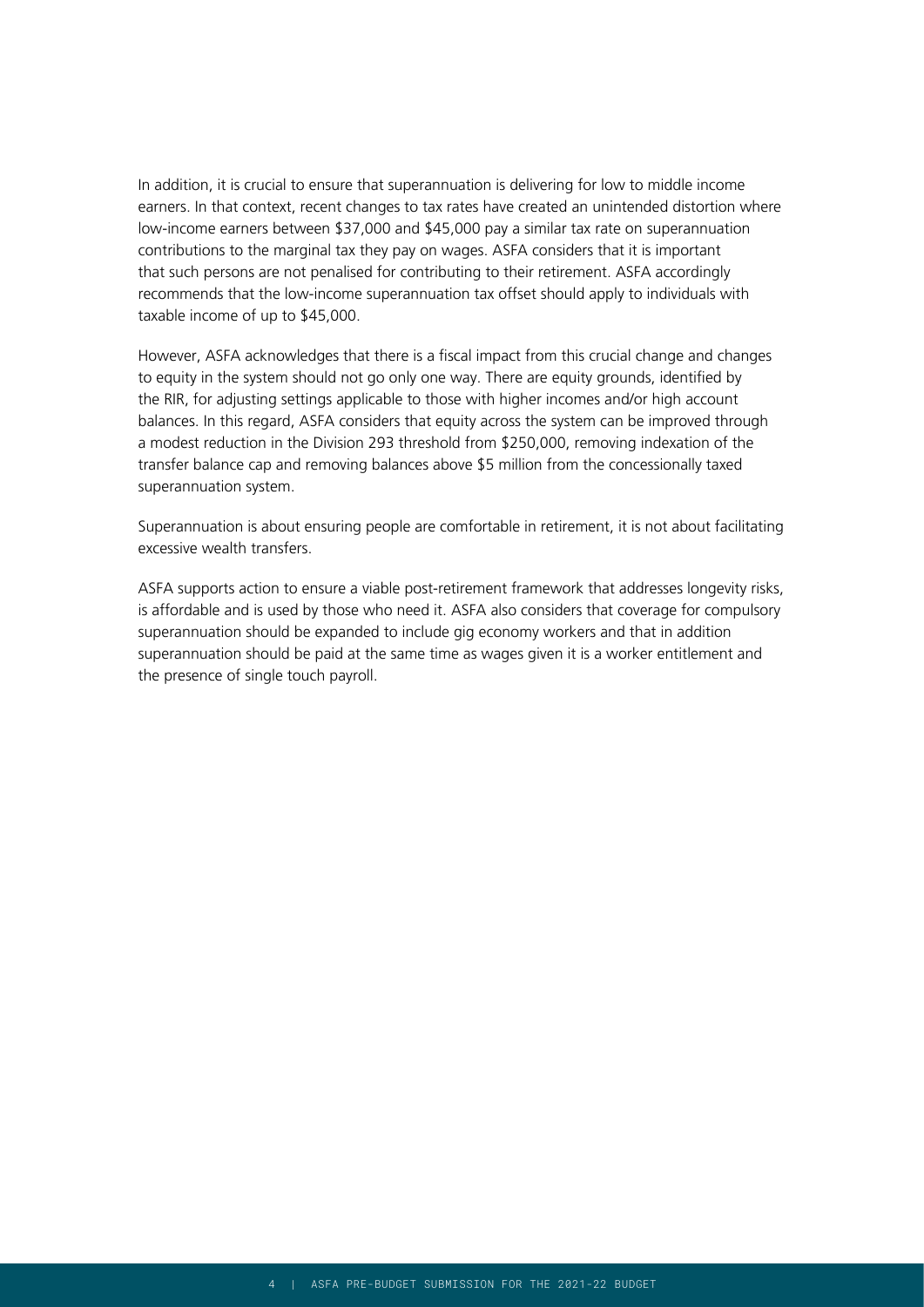# Assisting low-income earners contributing to their retirement

The low-income superannuation tax offset (LISTO) is designed to ensure that low-income earners are equitably treated and do not pay more tax in superannuation than if they had derived that income directly.

The current policy settings provide a LISTO up to \$500 to members with adjustable taxable income of up to \$37,000. This offset is calculated by the Australian Taxation Office (ATO) and is paid into the superannuation accounts of those who are eligible. The capped \$500 amount is just below the tax paid on compulsory superannuation contributions (at 9.5 per cent) for a person on \$37,000 a year.

The second tax bracket had its upper threshold increased to \$45,000 from \$37,000 for the financial year 2020-21 and beyond. In order for the tax concession for superannuation contributions made by all persons on the 19 cents in the dollar marginal rate to be maintained there should also be an increase in the upper threshold for the LISTO.

If the upper threshold for LISTO was increased as proposed, a member on \$45,000 with a concessional contribution of \$4,500 (10 per cent of \$45,000) would be eligible for a LISTO of 15 per cent of \$4,500 = \$675.

#### **RECOMMENDATION 1:**

ASFA recommends the LISTO threshold be raised from \$37,000 to \$45,000 (being the threshold for the second tax bracket in 2020-21 and onwards) and that the LISTO cap be increased in order to offset any tax paid on compulsory superannuation contributions.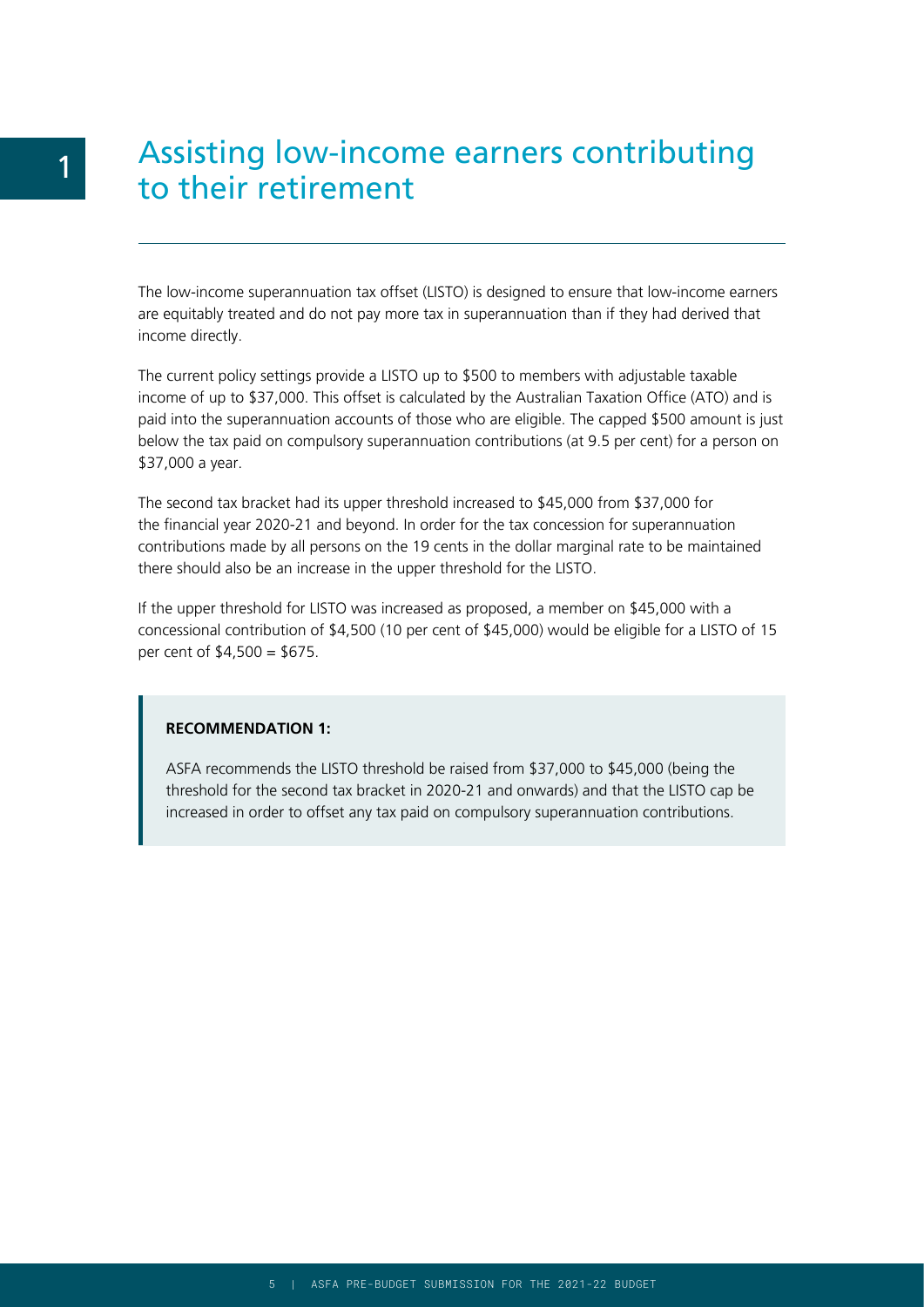# Improving equity by reducing the tax and Age Pension assistance for high-income earners and/or those with substantial assets

# Reducing the tax concession for contributions made by high-income earners

The RIR Report observed that high-income earners enjoy a greater share of the tax concession in relation to concessional contributions.

Because tax on concessional contributions is levied on the superannuation fund at a flat rate of 15 per cent, those members on higher marginal tax rates enjoy a greater tax concession than those members on lower marginal tax rates.

Division 293 tax is an additional 15 per cent tax on concessional contributions that effectively reduces the tax concession on contributions for high income earners. The current threshold for the application of Division 293 tax is \$250,000. When the measure was first introduced the threshold was \$300,000.

ASFA is proposing that the tax concession for superannuation contributions accruing to highincome earners be decreased by lowering the threshold for imposition of the Division 293 tax by a modest amount.

The top marginal rate currently applies to taxable incomes of \$180,000 or more. However, the base for Division 293 tax is adjusted taxable income (including, for example, the taxable value of some fringe benefits) plus concessional superannuation contributions. Given this, it is considered appropriate to set an imposition threshold somewhat above the threshold for the top tax bracket to allow for superannuation contributions and a modest amount of fringe benefits.

Reducing this threshold will mean that most high-income earners, that is, those on the top marginal income tax rate, will receive a tax concession in relation to concessional contributions of only 15 per cent rather than 30 per cent.

Increasing the number of superannuation fund members subject to the tax will involve a modest increase in the administration burden for funds, however there are well-established systems and processes for the assessment of liability by the ATO and payment by funds. Research commissioned by the RIR indicated that imposition of the Division 293 tax has had little impact on the amount saved for retirement.

#### **RECOMMENDATION 2:**

ASFA recommends that the threshold for imposition of the additional Division 293 tax on contributions could be reduced by a modest amount from the current \$250,000.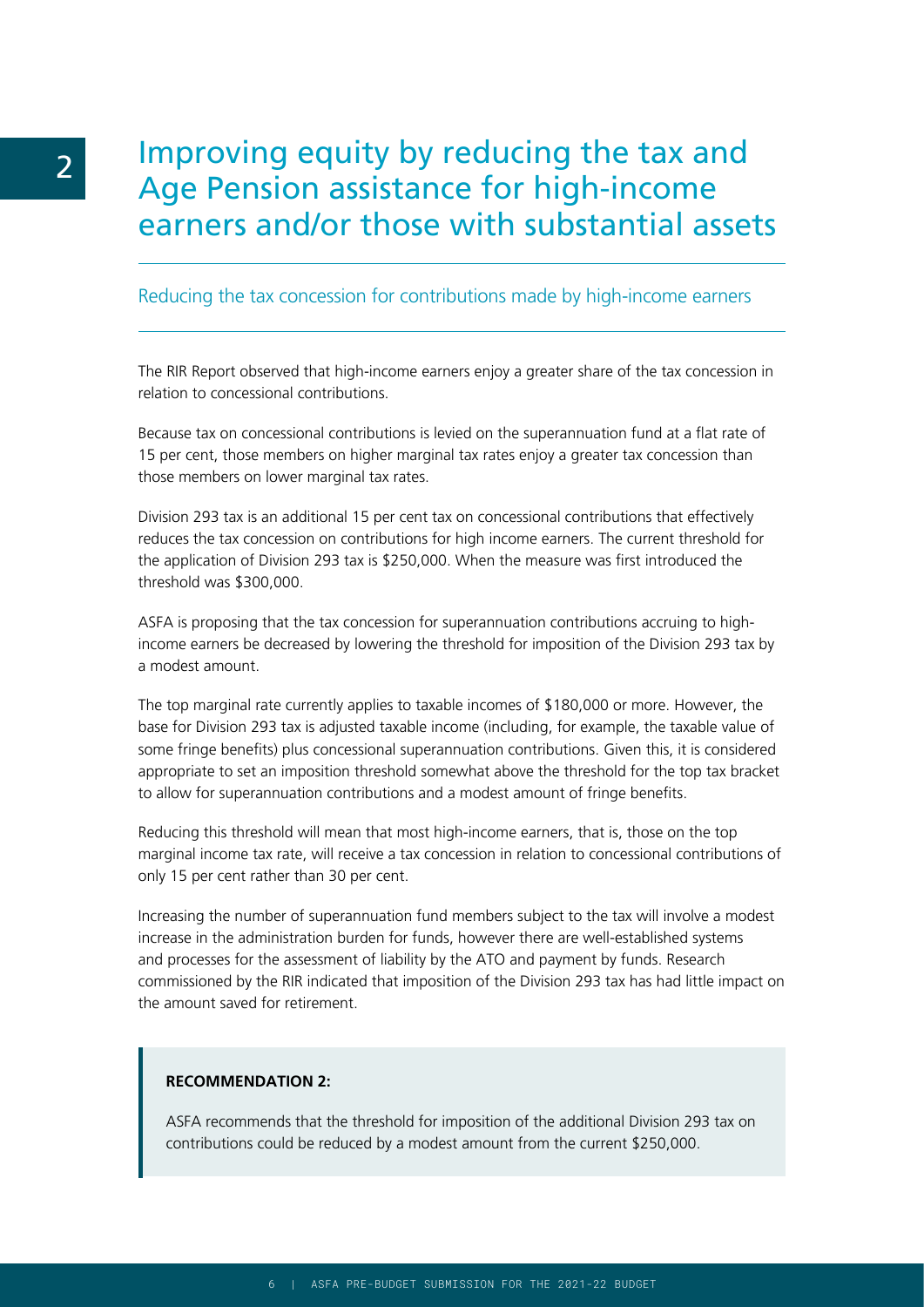## Reducing the earnings tax concessions on very large balances

One of the concerns in relation to the sustainability of tax concessions within superannuation is the tax concession enjoyed in relation to investment earnings for high-balance members. This tax concession can be substantial for large accounts. The RIR Report observed that there are at least 11,000 superannuation fund members with balances within superannuation of over \$5 million.

While the current caps on superannuation contributions limit the ability for members to build up excessive balances in the future there is a real question regarding the appropriate treatment of high balances that were achieved in the context of more generous contribution caps in the past.

The transfer balance cap regime limits the amount a member may take into pension phase. However, 'excessive' balances may still be present in accumulation accounts and therefore subject to a tax concession of up to 30 per cent of the tax on earnings (that is, 45 per cent personal tax rate less 15 per cent tax on fund earnings).

A balance of \$5 million in concessionally taxed superannuation cannot reasonably be justified as necessary to support a comfortable lifestyle in retirement.

Consideration would need to be given to what arrangements, if any, would need to be in place to deal with defined benefit interests. However, there would be few if any defined benefit interests which would have a capital value in excess of \$5 million.

ASFA proposes that those superannuation fund members aged 65 or over with total super balances exceeding \$5 million on 1 July 2022 would be required to withdraw the excess from superannuation. Going forward, the withdrawal requirement would be applied to a member's excess balance as they reach age 65.

The need to remove excess balances from superannuation may have liquidity implications for some small funds with large, illiquid assets such as property. These impacts would be mitigated by having a start date for the measure of 1 July 2022 and allowing, as a transitional measure, excess balances to be retained within affected self-managed or small APRA funds but subject to tax on the earnings at the top marginal rate.

#### **RECOMMENDATION 3:**

ASFA recommends that those members aged 65 or older with a total superannuation balance as at 1 July 2022 in excess of \$5 million, whether in accumulation, pension phase or a combination, could be required to withdraw the excess out of superannuation.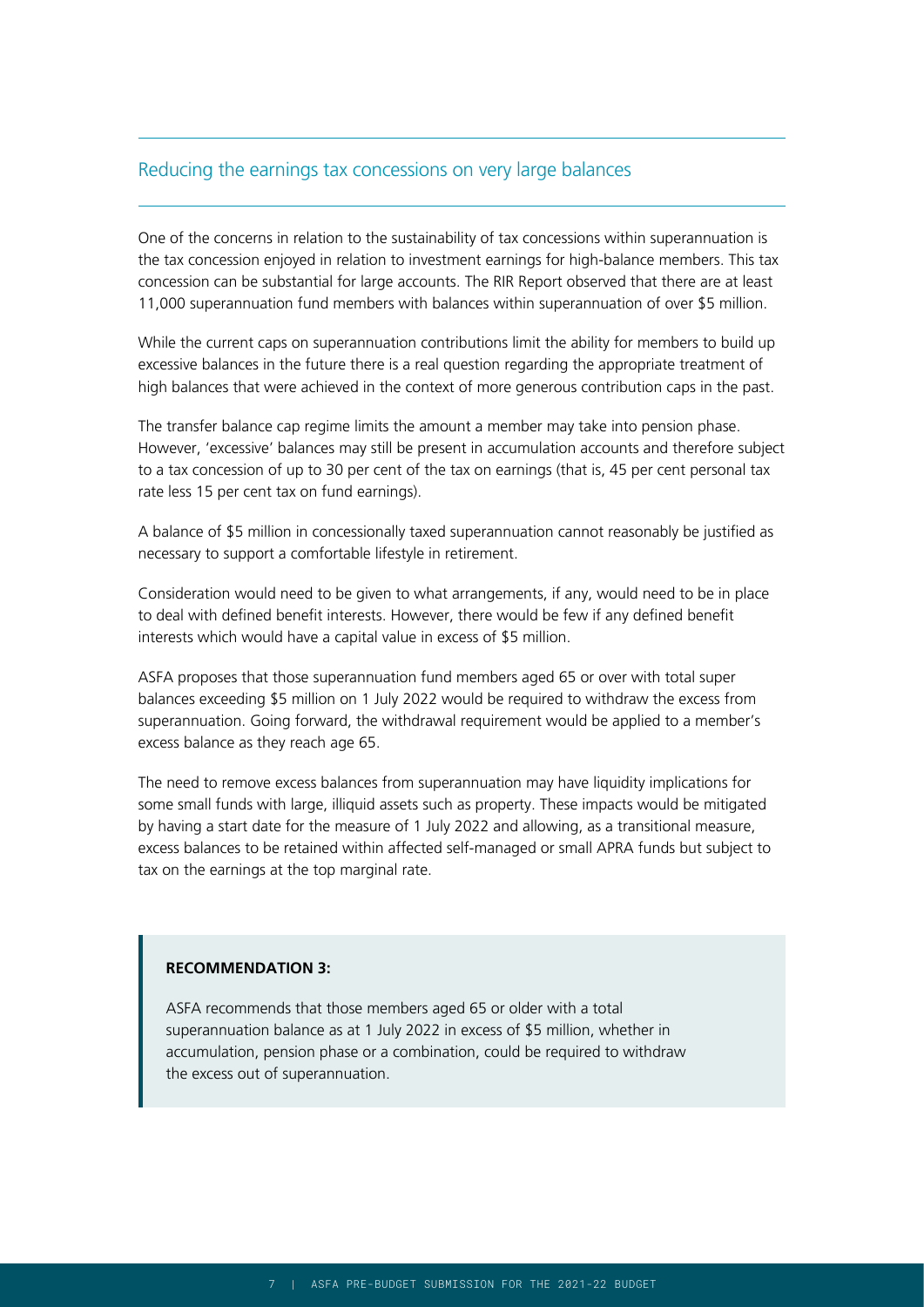# Superannuation tax compliance: Removal of indexation of the transfer balance cap

The RIR Report raised concerns over equity of the system, while ASFA considers that wholesale changes to the system are unwarranted, we consider that there is an opportunity for modest changes to ensure the system remains fair and efficient.

In this regard, the transfer balance cap (TBC) is due to be indexed for the first time with effect from 1 July 2021, increasing from \$1.6 million to \$1.7 million. When that occurs, there will not be a single TBC that applies to all individuals — every individual will have their own personal TBC of between \$1.6 and \$1.7 million, depending on their circumstances. This will be confusing for fund members and will raise a number of issues in how the change is communicated to members and administered.

The TBC is a limit on the total amount of superannuation that can be transferred into the retirement phase. It was introduced with effect from 1 July 2017 at \$1.6 million, with indexation tied to movements in the Consumer Price Index (CPI).

Given the complexity of having multiple TBCs and to ensure the system remains equitable, indexation of the cap could be removed.

This decision could be reviewed after the SG has reached 12 per cent in 2025.

#### **RECOMMENDATION 4:**

ASFA recommends that indexation of the transfer balance cap could be removed to reduce complexity and maintain equity in the system.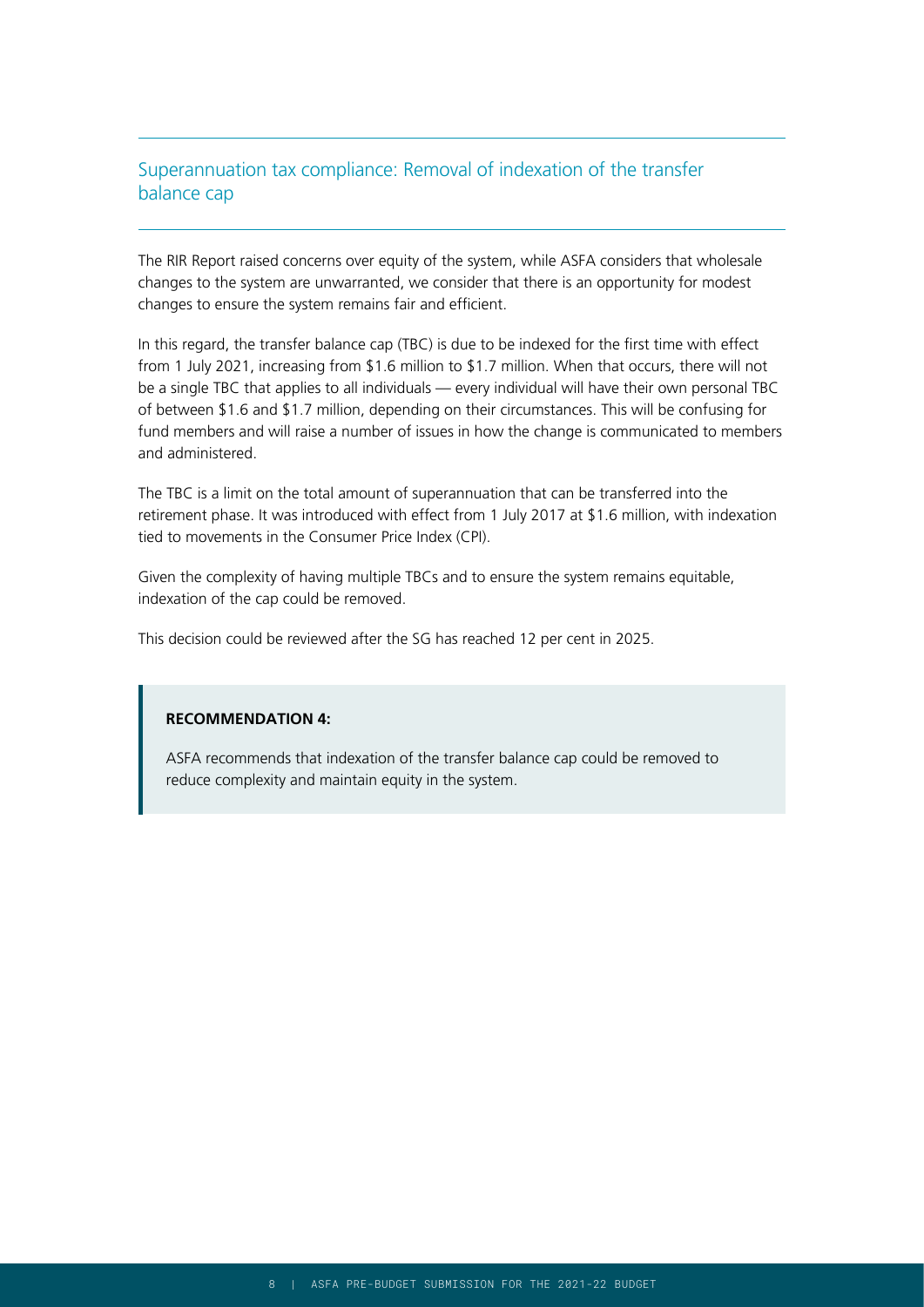# Defining success and establishing a post-Retirement framework

Policy settings for the post-retirement phase are crucial to the achievement of good retirement incomes for Australians.

## Legislate an objective for the retirement income system

The retirement income system lacks an agreed objective. ASFA agrees with the observation in the RIR Report that:

*"an agreed objective is needed to anchor the direction of policy settings, help ensure the purpose of the system is understood, and provide a framework for assessing the performance of the system".1*

In this regard, ASFA has long supported a legislated objective for superannuation.<sup>2</sup>

A formal objective for the retirement income system would provide an anchor for future retirement incomes policy. As the system matures and the pool of private savings grows, future governments should be discouraged from trading away retirement objectives to achieve unrelated policy goals. An objective would help protect against this and give Australians confidence that their retirement savings are safe from such erosion now and into the future.

If policy makers act consistently with an appropriate objective for superannuation many more Australians will have an adequate income that meets their needs, both expected and unexpected, throughout retirement. This will minimise the number of retirees living in poverty or relative poverty, and maximise the number living in comfort and with dignity.

ASFA considers that the retirement income system should be framed by a formal objective that reflects the core purpose of the system in providing adequate retirement outcomes for all Australians. The Australian community deserves to be financially confident in retirement. Achieving a comfortable standard of living in retirement is the aspiration of all Australians, and the objective for the retirement income system should reflect that aspiration. The objective needs to enshrine an enduring commitment to the achievement of retirement outcomes that meet community expectations.

<sup>1</sup> The Australian Government the Treasury 2020, *Retirement Income Review*.

<sup>2</sup> For more details on ASFA's position see the ASFA submission on the *Superannuation (Objective) Bill 2016*. [www.superannuation.asn.au/ArticleDocuments/278/161223\\_ASFASubmission\\_ObjectiveofSuperannuation\\_](https://www.superannuation.asn.au/ArticleDocuments/278/161223_ASFASubmission_ObjectiveofSuperannuation_SenateEconomicsCommittee.pdf.aspx?Embed=Y) [SenateEconomicsCommittee.pdf.aspx?Embed=Y](https://www.superannuation.asn.au/ArticleDocuments/278/161223_ASFASubmission_ObjectiveofSuperannuation_SenateEconomicsCommittee.pdf.aspx?Embed=Y)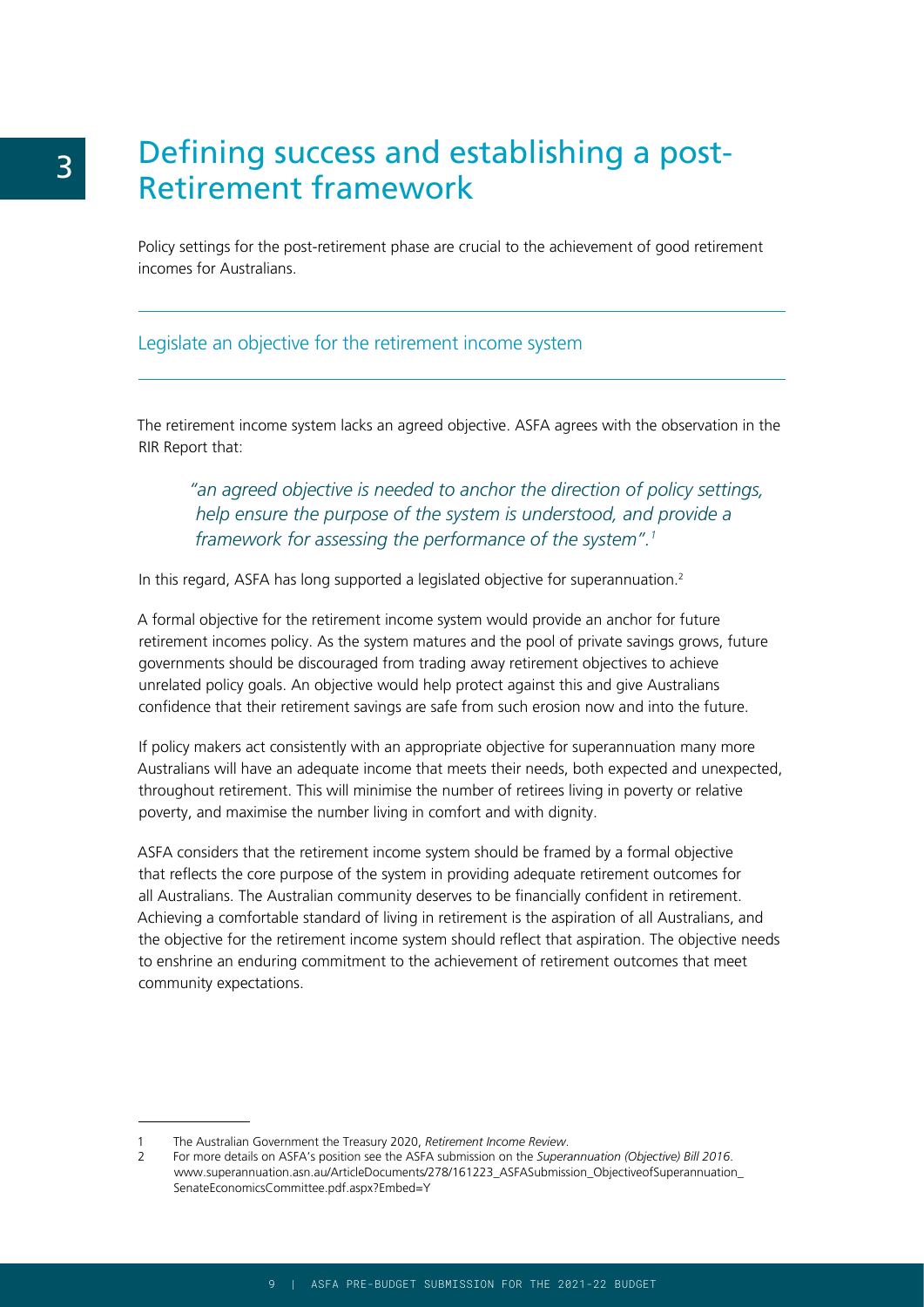That said, ASFA agrees that a single primary objective cannot possibly encompass all aspects of the purpose and attributes of the retirement income system, and superannuation policy decisions should be required to meet the primary objective and fit within the terms of the subsidiary objectives. To effectively achieve this, subsidiary objectives should be incorporated in the legislation.

#### **RECOMMENDATION 5:**

ASFA recommends that the Government recognise in legislation that the primary objective of the retirement income system is to provide an adequate lifetime income to ensure all Australians achieve a comfortable standard of living in retirement, where superannuation and other private savings supplement or substitute the Age Pension.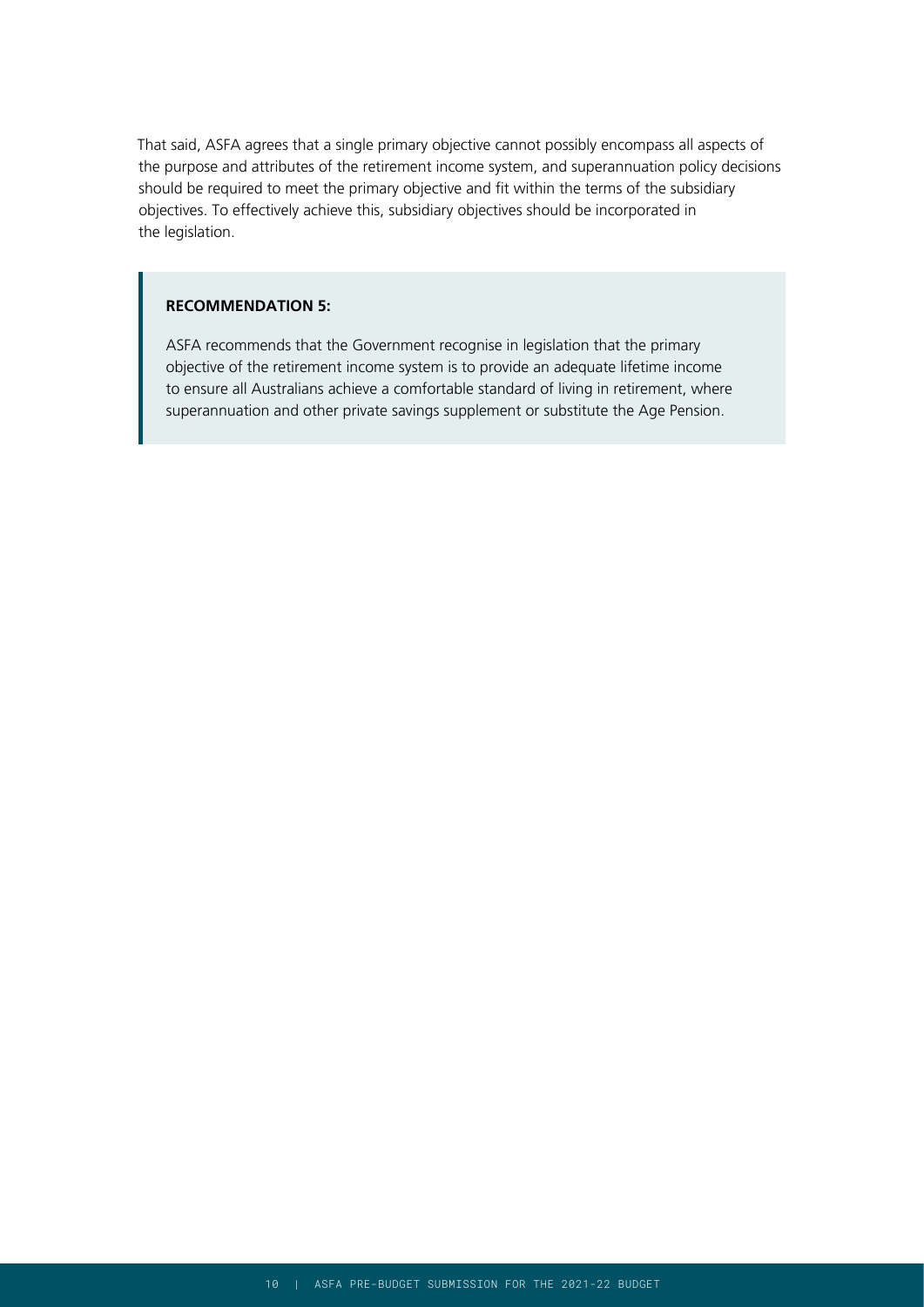# Legislate a principles-based Retirement Income Covenant

The retirement income system needs to support consumers by providing suitable retirement income options that enable retirees to optimally consume their retirement savings. To this end, ASFA considers that fund trustees should develop a retirement income strategy and framework for their fund.

In this context, ASFA supports a principles-based Retirement Income Covenant.

The Retirement Income Covenant should provide principles for trustees in developing their retirement income framework. A principles-based approach rather than prescriptive approach would be in line with the existing covenants in the *Superannuation Industry (Supervision) Act 1993* (SIS Act).

In this regard, the Retirement Income Covenant should:

- provide fund trustees with impetus to develop a retirement income framework and approach
- reflect that the fundamental purpose of superannuation is to provide income in retirement
- be 'product neutral'
- encourage fund trustees to support their members to develop a personal retirement income strategy suited to their circumstances, needs and objectives that:
	- º may include the acquisition of one or more products with a longevity component
	- º provides members with comfort to optimally consume their retirement savings.

With respect to this latter point, the Retirement Income Covenant should recognise that members are heterogeneous with respect to their particular income/consumption preferences, and that aside from income in retirement, the optimal consumption of retirement savings for an individual may involve access to an appropriate amount of capital for contingencies, and a residual benefit at death. Many retirees have a spouse or other financial dependant.

There should be a transition period prior to the covenant coming into effect. For any fund trustee, developing a retirement income framework and strategy would be an iterative process, culminating in review and approval by the trustee board. Collectively this process would be expected to take at least 12 months to work through and complete.

#### **RECOMMENDATION 6:**

ASFA recommends that a Retirement Income Covenant be inserted into the *Superannuation Industry (Supervision) Act 1993* (SIS Act) which provides principles for trustees in developing their retirement income framework.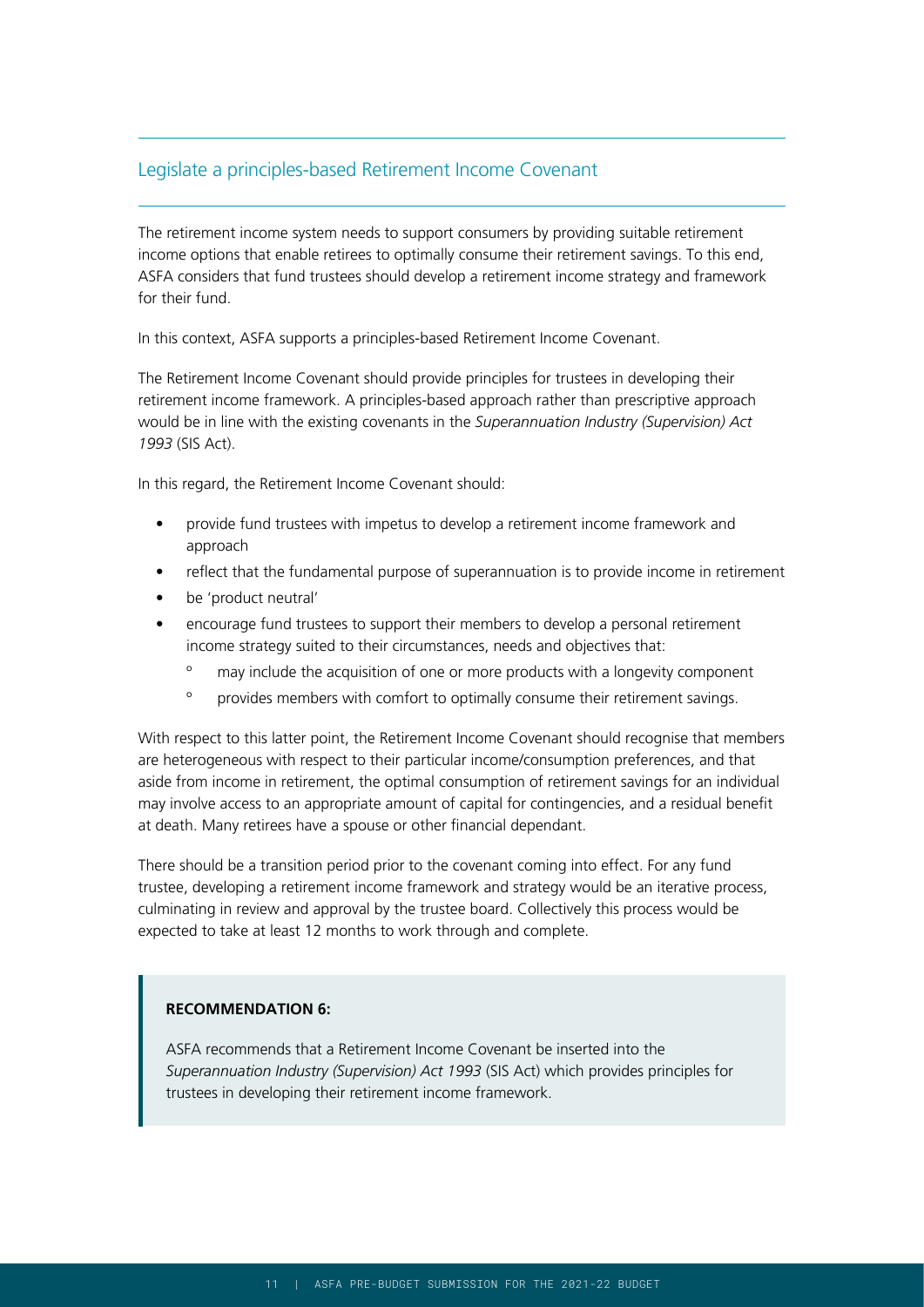# Helping members to optimise their consumption of retirement savings

Not all people consume their retirement savings in a manner that optimises their retirement outcomes. The RIR Report notes that there has been insufficient attention on assisting people to optimise their income in retirement.

The development and provision of retirement solutions to help members feel confident to optimise their retirement outcomes would help Australia's future retirees enjoy a higher standard of living in retirement than would otherwise be the case.

Helping members feel confident to optimise their retirement outcomes would involve a combination of further innovation of retirement income solutions and provision of information to members to improve their understanding of potential retirement income 'pathways' with respect to particular retirement income solutions.

This would recognise that members are heterogeneous with respect to their particular income and consumption preferences. As well, as noted above, retirees may also value access to an appropriate amount of capital for contingencies, and value a residual benefit at death.

ASFA supports further innovation to develop and make available a wider range of retirement income solutions to fund members. The key challenge is the development and provision of retirement solutions that better meet the retirement outcome needs of individual members. In particular, retirement solutions need to take better account of individual members' circumstances and preferences, the risks that individual members face, and individual members' (sometimes competing) retirement goals – all of which can change over time.

Innovation would be aided by the introduction of safe harbour legislation, alongside the Retirement Income Covenant, to enable trustees and product providers to more actively support and guide members regarding the range of retirement income strategies available.

In addition, having a successor fund transfer regime that operates effectively for all forms of retirement income strategies would help address the risk that a larger number of members' become "stuck" in unsustainable or legacy structures over time.

To improve member engagement with, and understanding of their retirement phase, funds could develop and make available a small number of cameo-style retirement-phase 'pathways'.

Separate cameos would involve differing retirement income strategies – such as combinations of products that may include a longevity component. Ideally, a fund's cameos would relate to retirement income strategies offered by the fund. Cameos would be designed to maximise consumer comprehension – including visual representations of income streams over time.

The general framework for the cameos would be developed together by industry and the regulator.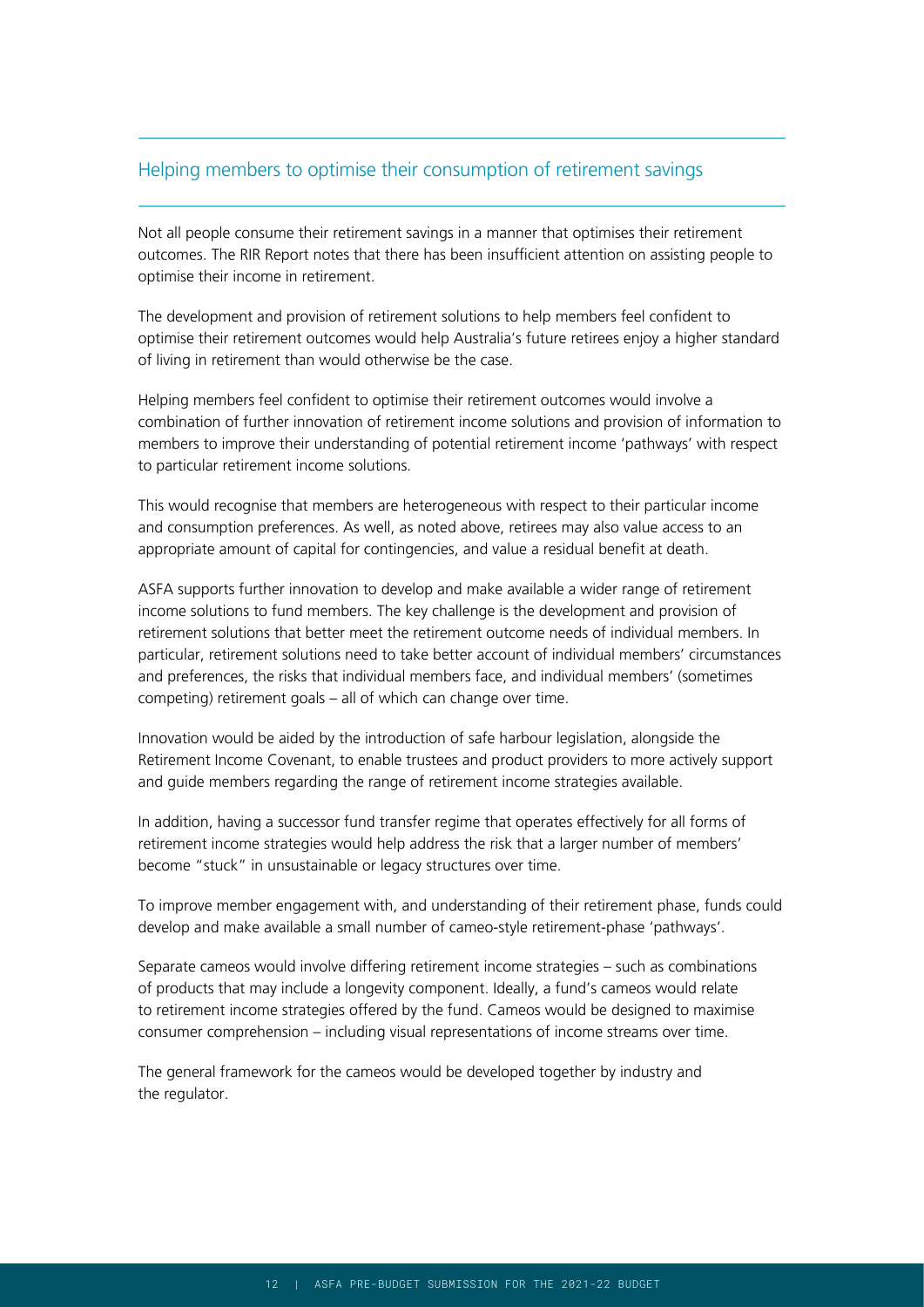### **RECOMMENDATION 7:**

ASFA recommends that the Government encourage ongoing innovation of retirement income solutions by:

- introducing safe harbour legislation alongside the Retirement Income Covenant
- extending the successor fund transfer regime that operates for accumulation products to all forms of retirement income strategies.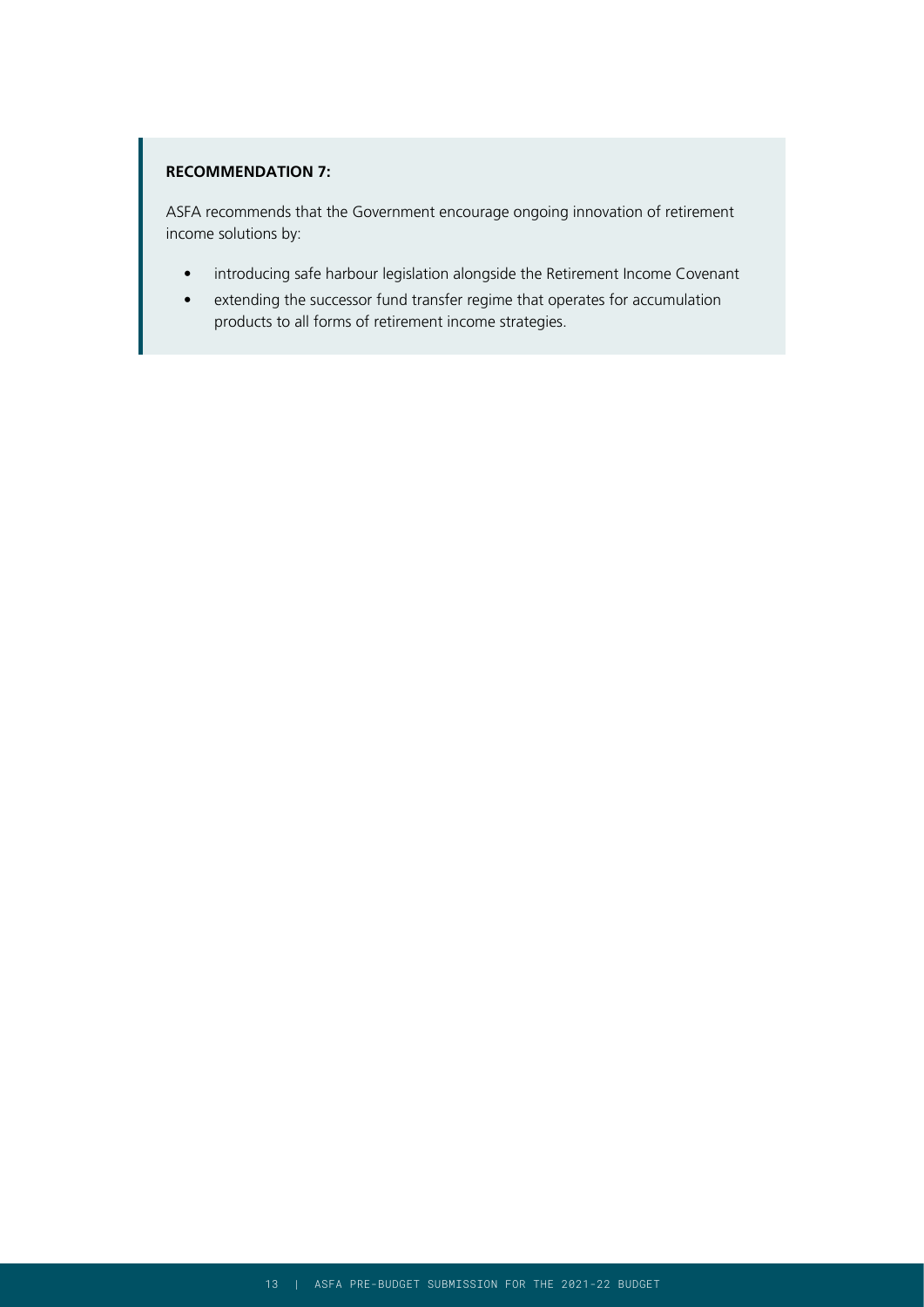# Extending the coverage of compulsory superannuation and ensuring that people's superannuation entitlements are paid with wages

# SG and the self-employed

The self-employed generally are not covered by the Superannuation Guarantee (SG) regime, which has led to a disparity in retirement outcomes between the self-employed and wage and salary earners.

On average, self-employed people have lower superannuation balances than wage and salary earners across the entire age distribution. Around 20 per cent of self-employed people have no superannuation, and the self-employed typically have lower superannuation balances than employees. While business assets can be a source of retirement savings for many self-employed people, some do not own a business with any material goodwill or value other than their labour.

Looking ahead, self-employment will become more prevalent in the Australian workforce with the rise of the gig economy. Most new gig workers will be self-employed contractors. In the absence of reform, this will mean there will be a lower proportion of jobs for which workers will receive compulsory SG contributions, and lower superannuation balances at retirement for affected workers.

Requiring self-employed people to make SG payments (on their own behalf) would boost their superannuation balances and diversify their retirement savings.

One potential mechanism for SG contributions is a scheme similar to the Medicare surcharge, whereby a surcharge amount is payable unless a minimum amount of taxable income is contributed to superannuation for the specific assessment period. Quarterly payments would be practical as it would align with existing business reporting requirements (with an annual reconciliation).

With respect to gig economy workers in particular, many new jobs are those that could best be described as 'dependent contractors' – that is, workers who are engaged under a commercial contract for services, but who have little discretion regarding how they carry out their role and have work arrangements that (in a variety of ways) resemble those of an employee.

With respect to 'dependent contractors', greater certainty around the application of the legislative framework to gig economy workers could be achieved through legislative change that introduces a new category of worker subject to SG arrangements – for whom SG contributions are paid on their behalf.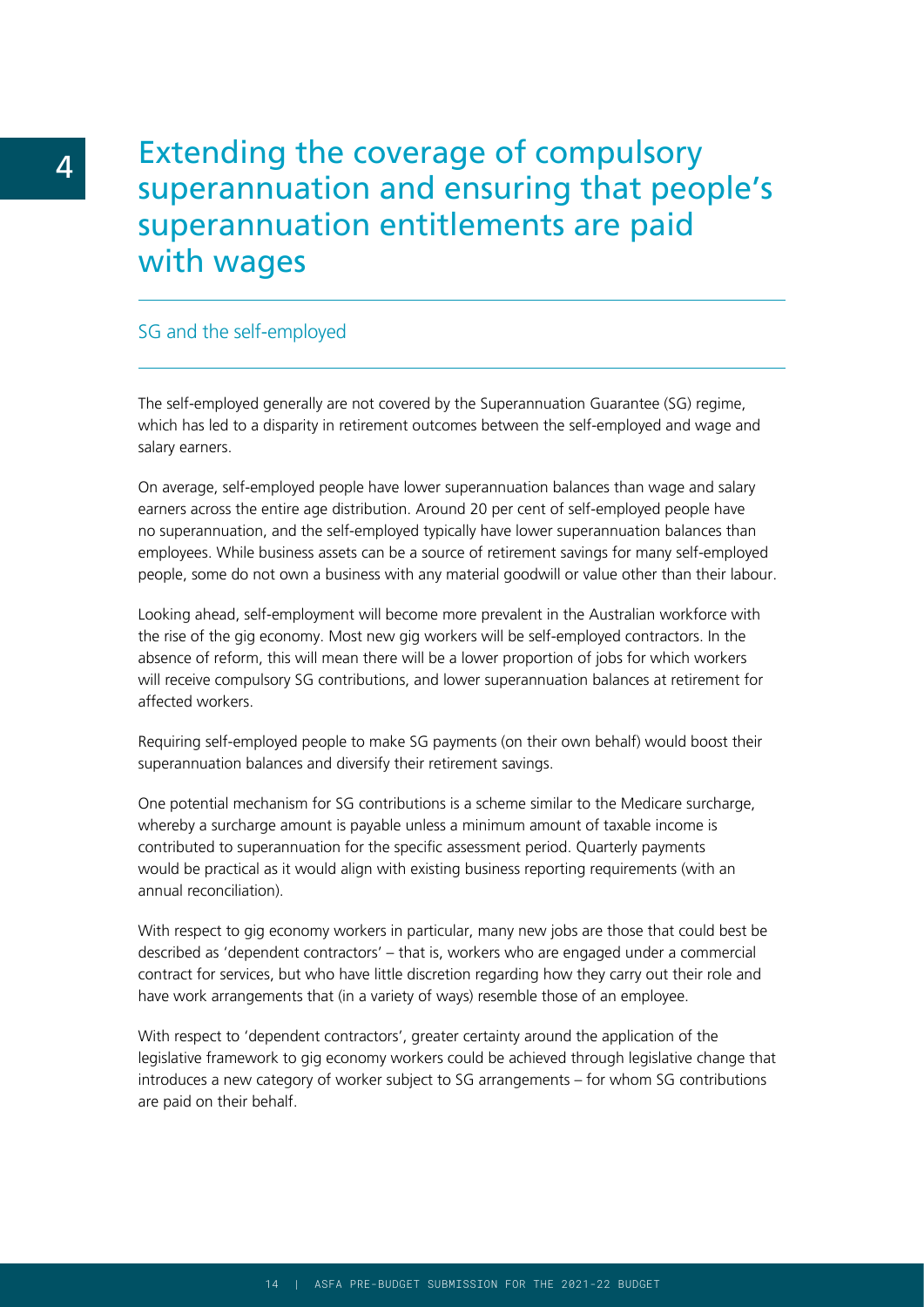### **RECOMMENDATION 8:**

ASFA recommends that the Government extend the SG regime to self-employed people and that for workers who are best described as 'dependent contractors' a new category of worker be introduced for whom SG contributions are paid on their behalf.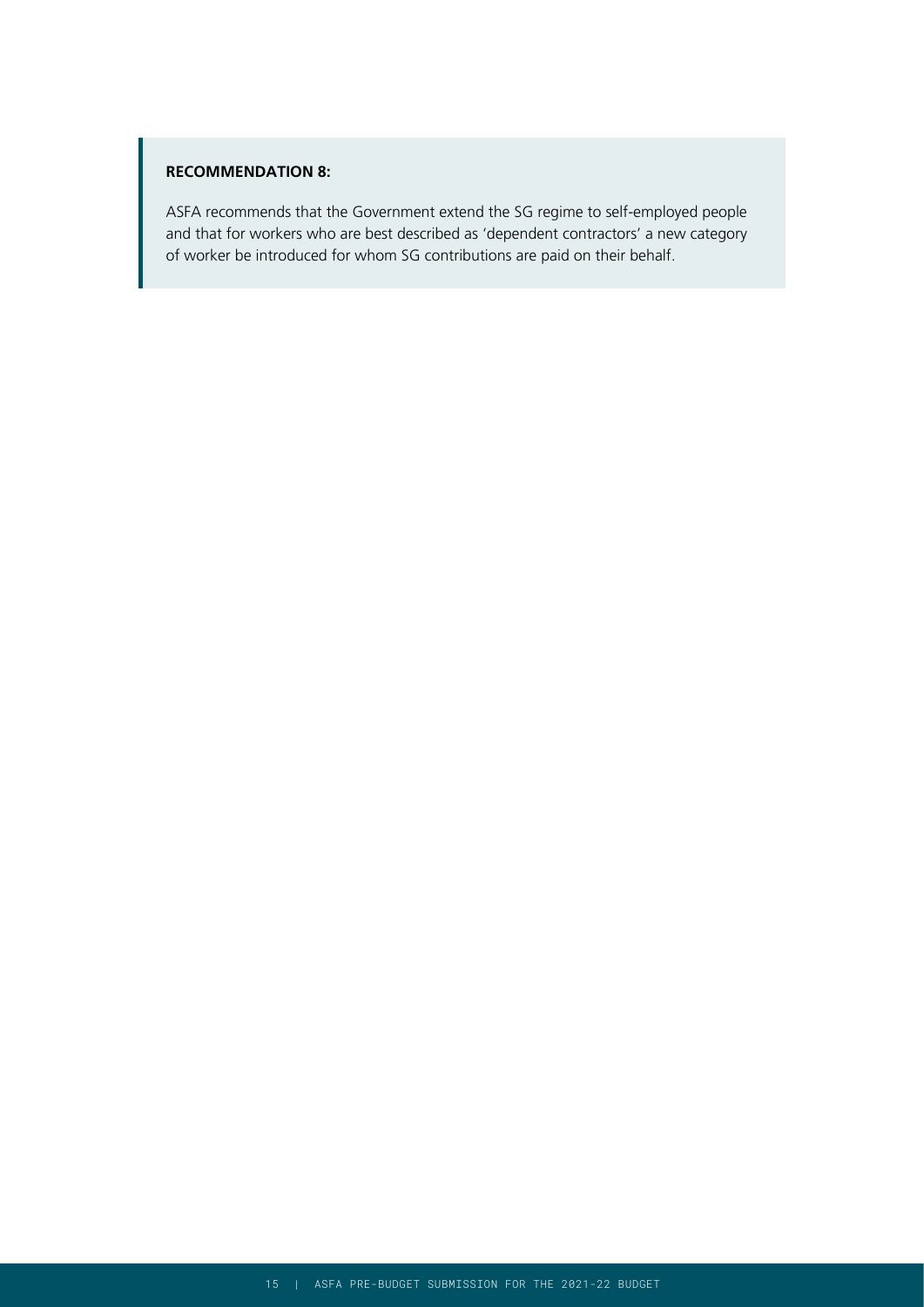# SG and broken work patterns

People spend periods out of paid employment, or work part-time/casually, for a variety of reasons. These include to care for family members; illness or injury; study; redundancy; or an inability to find suitable employment. There are at least one million Australians experiencing a break in work at any point in time, around three-quarters of whom are women.

Periods of lower or no superannuation contributions will lead to lower balances at retirement.

ASFA advocates a number of policies that would help workers with broken work patterns boost their superannuation balances:

- Increase SG rate as legislated. This will help people with broken work patterns achieve a higher superannuation balance at retirement than otherwise would be the case.
- Apply SG in all circumstances where income is replaced as a result of a workplace or legislative entitlement to receive a salary or wage, such as paid parental leave, salary continuance payments or workers' compensation.
- Abolish the \$450-a-month threshold. In general terms, the existence of the threshold penalises low-income earners, permanent part-time workers, and those with multiple jobs who receive little or nothing in the way of SG contributions. The existence of the threshold affects roles predominantly performed by women, such as the caring professions, hospitality, retail, and cleaning. Often this affects women who desire to work casually due to child raising, or who are forced to do so through a lack of adequate or affordable childcare.
- Extend the time period for unused concessional caps on SG contributions, from 5 to 10 years. Younger workers currently on lower incomes – when working full-time – may have greater capacity to make catch-up contributions in the future when older and on higher incomes. The current 5-year period is only likely to assist a very small number of workers.

#### **RECOMMENDATION 9:**

ASFA recommends that the Government enhance a range of existing superannuation settings to help boost the superannuation balances of workers with broken work patterns (and also casual workers).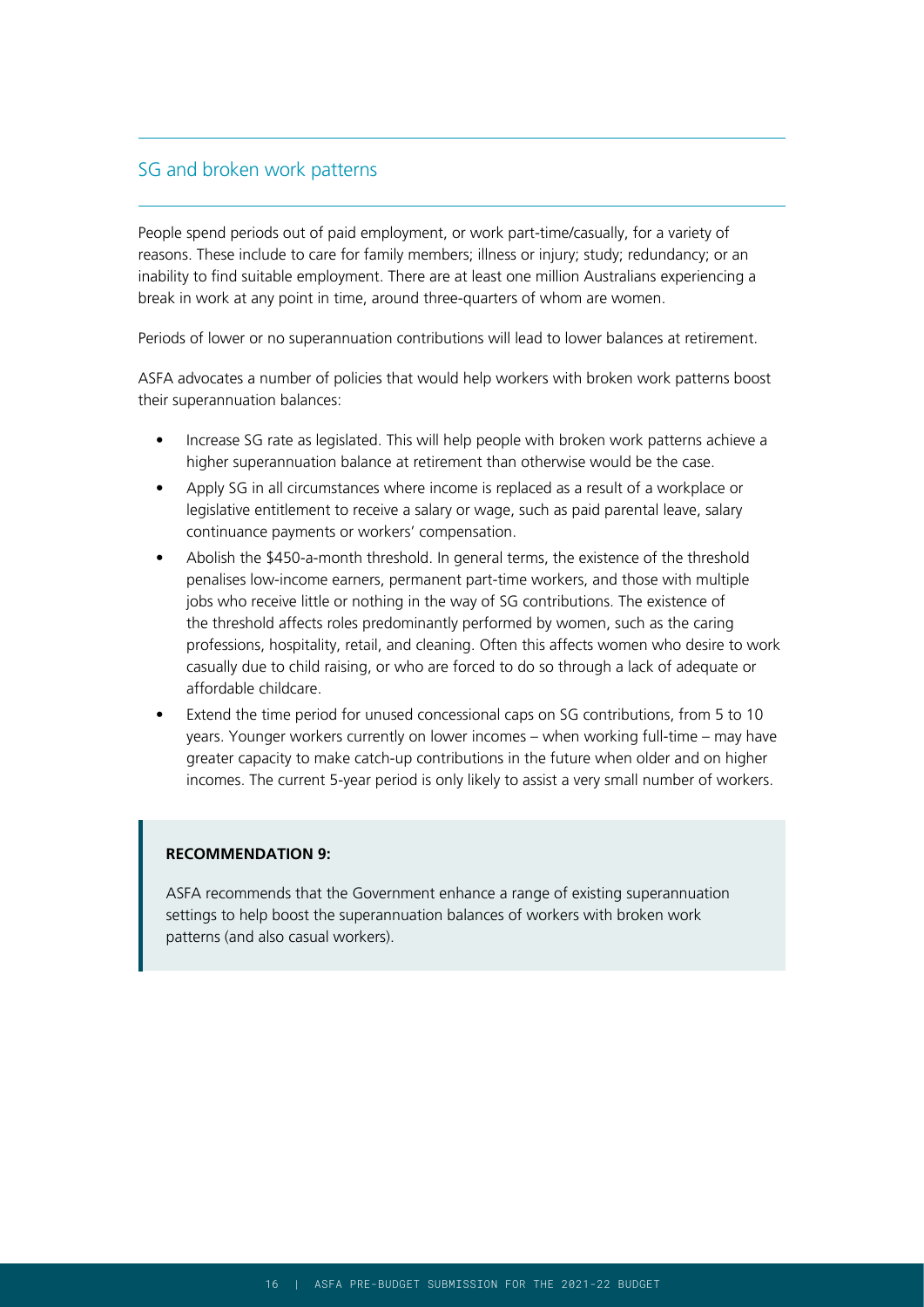# SG compliance: Pay SG at the same time as wages

The RIR Report observed that requiring employers pay SG contributions at the same time as wages would make it easier for employees to monitor the SG compliance of their employer.

It would also limit build-up of SG liabilities of employers. In effect, the policy change would reduce the terms of payment on SG liabilities from up to four months to potentially one week. This would mean that in instances of business insolvency, the stock of any unpaid SG entitlements would be lower than otherwise. This would limit the circumstances under which employees would not receive their SG entitlements.

While this would reduce the time employers have to meet their SG obligations, standard payroll systems should be able to easily accommodate such payment arrangements.

### **RECOMMENDATION 10:**

ASFA recommends that the Government require employers to make SG payments at the same time as wages.